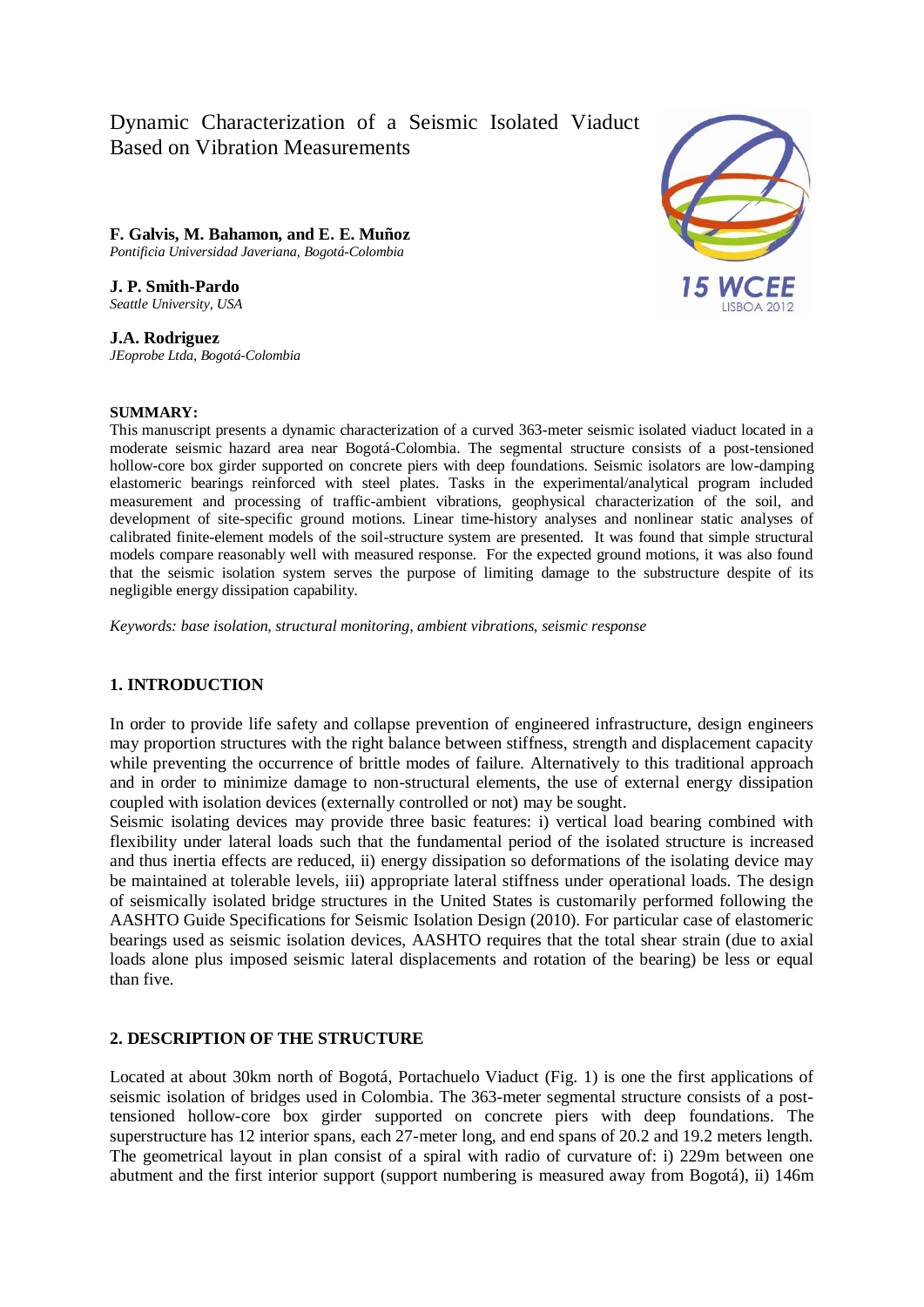between the first and second support iii) 150m between the second and the ninth support, iv) 220m at supports 9th to 10<sup>th</sup>, v) 1018m between supports 10<sup>th</sup> and 11<sup>th</sup>, followed by a straight segment between supports  $11<sup>th</sup>$  (through  $13<sup>th</sup>$ ) and the other abutment. The structure is also curved in elevation with the difference between abutments being 11.3m.



**Figure 1.** Portachuelo viaduct

The superstructure (Fig. 2a) consists of a post-tensioned hollow-core box with a total width of 10.3 meters (for two lanes, shoulders, and concrete barriers), which turns into a solid section at interior supports and abutments. The estimated superstructure weight is 130kN/m typically and changes to 180kN/m at supports and 310kN/m at the abutment. The superstructure support consists of two 1.4 meter concrete shafts supported by a 5.3x3x1.0-meter thick pile cap on six 0.6-meter diameter piles (Fig. 2b). Design 28-day compressive strength of concrete is 21MPa for piles and pile cap, 28MPa for shafts, and 35MPa for the superstructure. Reinforcement of shafts consists of 58-#8 longitudinal bars and #5 spirals at 75mm pitch within the first 2.3meters above the pile cap and at 150mm beyond the confinement zone.



**Figure 2.** Structural configuration of Portachuelo Viaduct

Isolators consist of multi-layer low-damping rubber bearings (MLRB) bolted to the top of the shafts. Relevant geometrical properties are summarized in Table 2. 1. In all cases, the thickness of each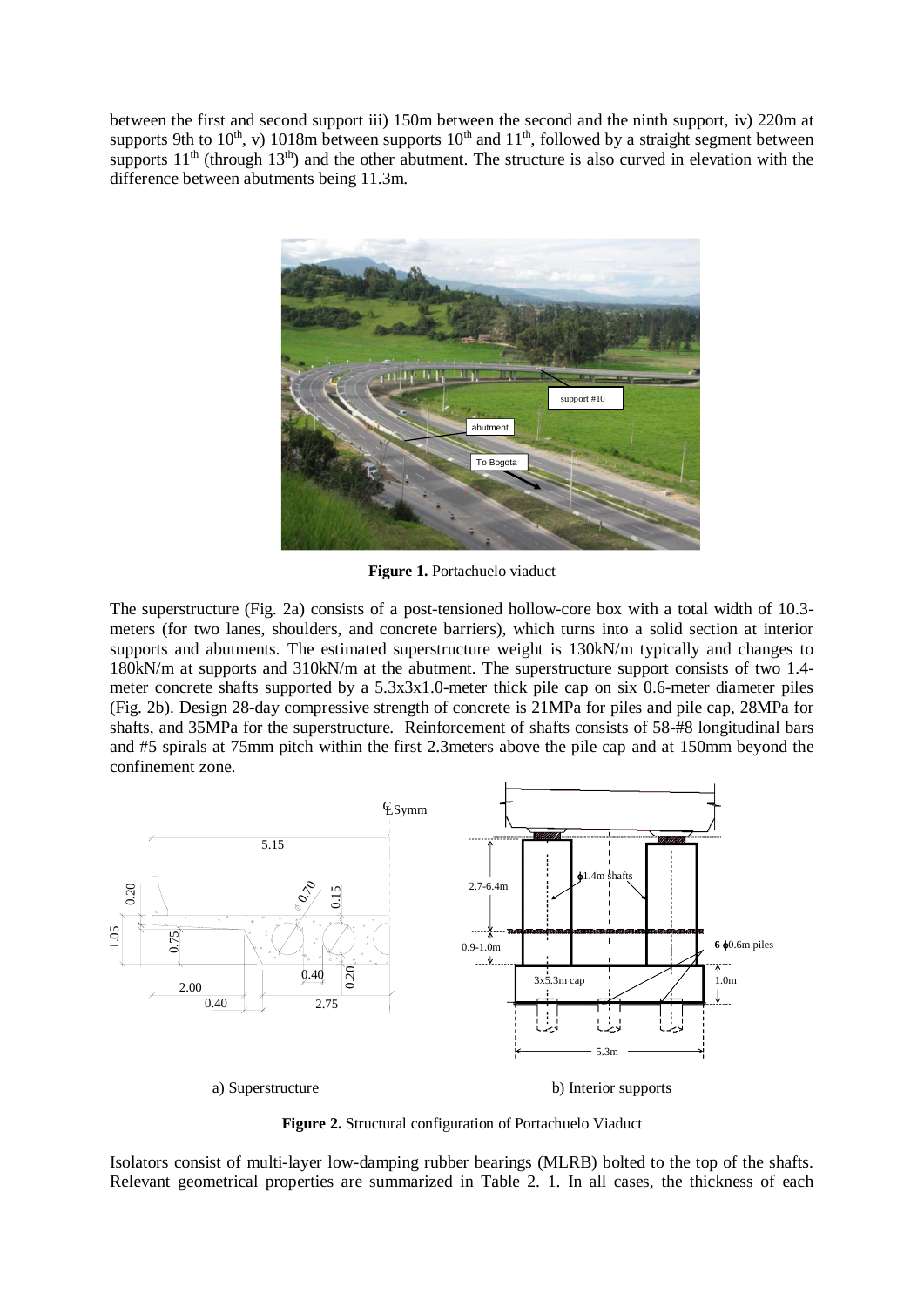rubber layer is  $t = 10$ mm. Based on acceptance tests performed by the manufacturing company-AGOM International®-, a shear modulus  $G = 0.9MPa$  was selected to be representative for the isolators used in Portachuelo viaduct. This modulus is within the acceptance criteria under normal operation conditions established in the technical specification EN-1337-03:2005, which is  $0.75 < G < 1.05 MPa$ .

| <b>Table 2.1.</b> MLKD used in Fortachuelo Viaduct |            |       |                 |  |  |  |
|----------------------------------------------------|------------|-------|-----------------|--|--|--|
| $Support*$                                         | Size (mm)  | h(mm) | $\Sigma t$ (mm) |  |  |  |
| $1-3$ , $10-13$                                    | $\phi$ 750 | 210   | 155             |  |  |  |
| $4-6, 8, 9$                                        | 6800       | 250   | 185             |  |  |  |
|                                                    | 6800       | 270   | 200             |  |  |  |
| Abutments                                          | 700x800    | 210   | 155             |  |  |  |

**Table 2.1.** MLRB used in Portachuelo Viaduct

\*refer to Fig. 5 for support numbering

where, h: total isolator thickness,  $\Sigma t$ : sum of rubber layer thickness,  $\phi$ : diameter

# **3. SIMPLIFIED CALCULATIONS**

Simple calculations are the most valuable tools to give confidence about the results obtained from elaborate (and, admittedly, obscure) finite elements models.

As at start, it is of value to evaluate and compare the lateral stiffness of the isolators and the supporting shafts. Consider for example support #6 (tallest pier). Assume that the isolator does not restrain the rotation at the top of the shaft –since it is expected to be sufficiently flexible- then:

$$
K_{\text{shaff} \#6} = \frac{3EI}{L^3} = 12,200 \text{ to } 35,000 \text{ kN/m (cracked vs. uncracked section)}
$$
 (3.1)

where E is the modulus of elasticity of concrete, as calculated based on  $f<sub>c</sub>$  by using standard code provisions for bridge structures (AASHTO LRFD, 2010);  $L = 7.4$ m, is the distance from the bottom of the isolator to the top of the pile cap; and I is either the gross moment of inertia of the concrete section  $I<sub>g</sub> = \pi D<sup>4</sup>/64$  or the cracked moment of Inertia, taken as  $I<sub>cr</sub> = 0.35I<sub>g</sub>$  for simplicity.

The lateral stiffness of the isolator is given by:

$$
K_{\text{isolator}\#6} = \frac{GA}{h} = 1,810 \text{ kN/m}
$$
\n
$$
(3.2)
$$

Where  $G = 0.9MPa$ ,  $h = 250mm$ , and A is calculated based on the diameter of the isolator (Table 2.1).

The shaft stiffness is therefore between 7 and 20 times stiffer than the isolator, thus the assumption of a cantilever shaft element seems reasonable. The combined lateral stiffness of the system shaft-isolator (in series) at support #6 is between 1,720kN/m and 1,580kN/m which indicates that discussing whether one should use the gross moment of inertia versus the cracked moment of inertia for the shafts is unfruitful (as it is to distinguish between the two support shafts which differ in length by less than 5%)

The weight of the superstructure that is tributary to this shaft at support  $#6$  is about  $[180kN/m \times 5m]$ (width of support) + 130 kN/m x  $(27m-5m)/2 = 1,880$  kN, which is clearly more than the self weight of the shaft  $24kN/m^3x(\pi x1.4^2)m^2/4x7.4m = 270 kN$ . It is noted that the normalized axial stress on the shafts  $P(A_g f) = (270+1880)/[(\pi x 1.4^2)/4x 28,000] = 0.05$  (where  $A_g$  is the gross cross-sectional area of the shaft) is rather small so that under lateral loads one could expect a ductile response (tension controlled) in flexure, provided that the shafts are not weaker in shear and the longitudinal reinforcement is properly anchoraged.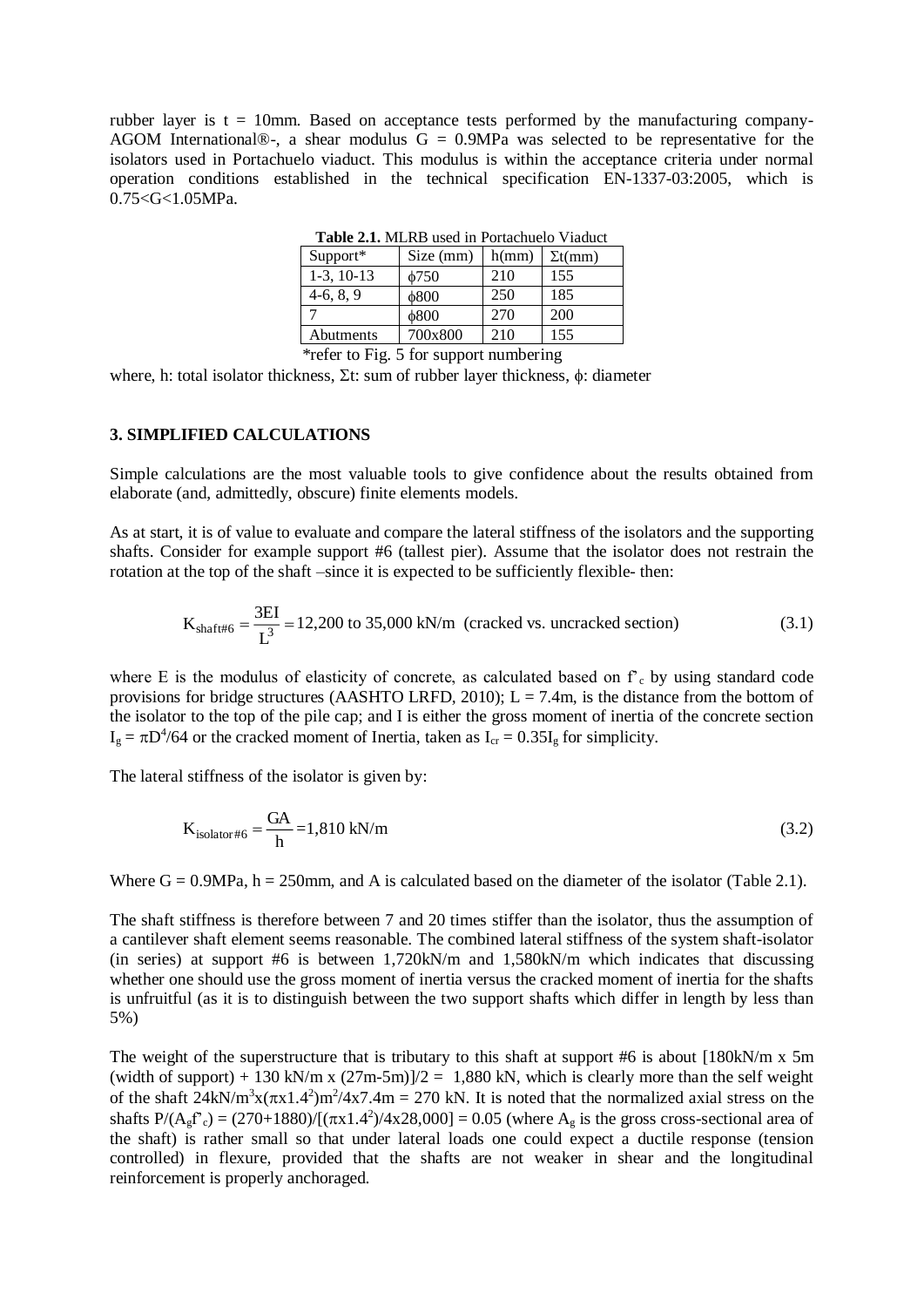The fundamental period an equivalent single degree of freedom (SDOF) system can now be estimated as (using half of the mass of the shaft as tributary to the oscillation and the average of the lateral stiffness of the system calculated above)

$$
T_{\text{support\#6}} = 2\pi \sqrt{\frac{(1,870 + 135)/9.8}{(1,720 + 1580)/2}} = 2.2 \text{ sec}
$$
\n(3.3)

Following the same approximation, the fundamental periods of the individual supports of Portachuelo Viaduct –as SDOF- are calculated to be between 1.9 and 2.2seconds.

The moment capacity of any of the shafts in Portachuelo was calculated as  $M_n = 7700kN$ -m using conventional strain compatibility and for an axial compression of 2,000kN (average dead load per shaft). Then, the shear corresponding to flexural hinging of shaft#6 is given by:

$$
V_y = 7700kN - m/7.4m = 1040kN
$$
\n(3.4)

And the corresponding base shear coefficient is:

$$
V_y/W = 1,040/(1880+270) = 0.48.
$$
\n(3.5)

For the shortest shafts at support #1 ( $L = 3.7$ m), the shear coefficient is as high as 0.96.

This implies that give the high fundamental period of the SDOF system and also its high base shear capacity, yielding in flexure may be unlikely to occur given that the viaduct is not located in a high seismic risk region.

The calculated shear capacity of the shaft, conservatively ignoring axial compression, is approximately calculated using a re-arranged version of the AASHTO LRFD (2010) simplified equation for nonprestressed members:

$$
V_{shear} = (v_c + \rho_0 f_{yt}) 0.8D^2 = 3{,}900kN
$$
\n(3.6)

Where,  $v_c$  is the unit shear strength of concrete = 0.17  $\sqrt{f_c}$ , where  $f_c = 28$  MPa is the design 28-day concrete compressive strength,  $\rho_y$  is the spiral reinforcement ratio for #5 bars at 150mm pitch,  $f_y$  is the yielding stress of the spiral and effective shear depth, and D is the shaft diameter  $= 1.4$  m.

Even, if one would argue that the contribution of concrete to shear capacity is negligible (because of the low axial compression due to dead load)  $V_{shear} = 2{,}600kN$ , thus it is apparent that the lateral load capacity of the Portachuelo Viaduct is not controlled by the shear but the flexural capacity of the shafts.

Assuming that the isolator remains elastic, the displacement of shaft-isolator #6 corresponding to the formation of a flexural hinge at the base of the shaft is given by (in this case, it is more appropriate to use the cracked moment of inertia of the shaft in the combined stiffness of the system isolator/shaft)

$$
\Delta_{y} = 1,040 \text{kN}/(1,580 \text{kN/m}) = 0.66 \text{m}
$$
\n(3.7)

From which  $0.66$ mx  $1,580/1,810 = 0.57$ m corresponds to shear deformation of the isolator (a rather high, but still tolerable, shear strain of  $570/250 = 2.28$  as can be found in Stanton et al. 2008) and only 0.09m corresponds to drift of the shaft itself.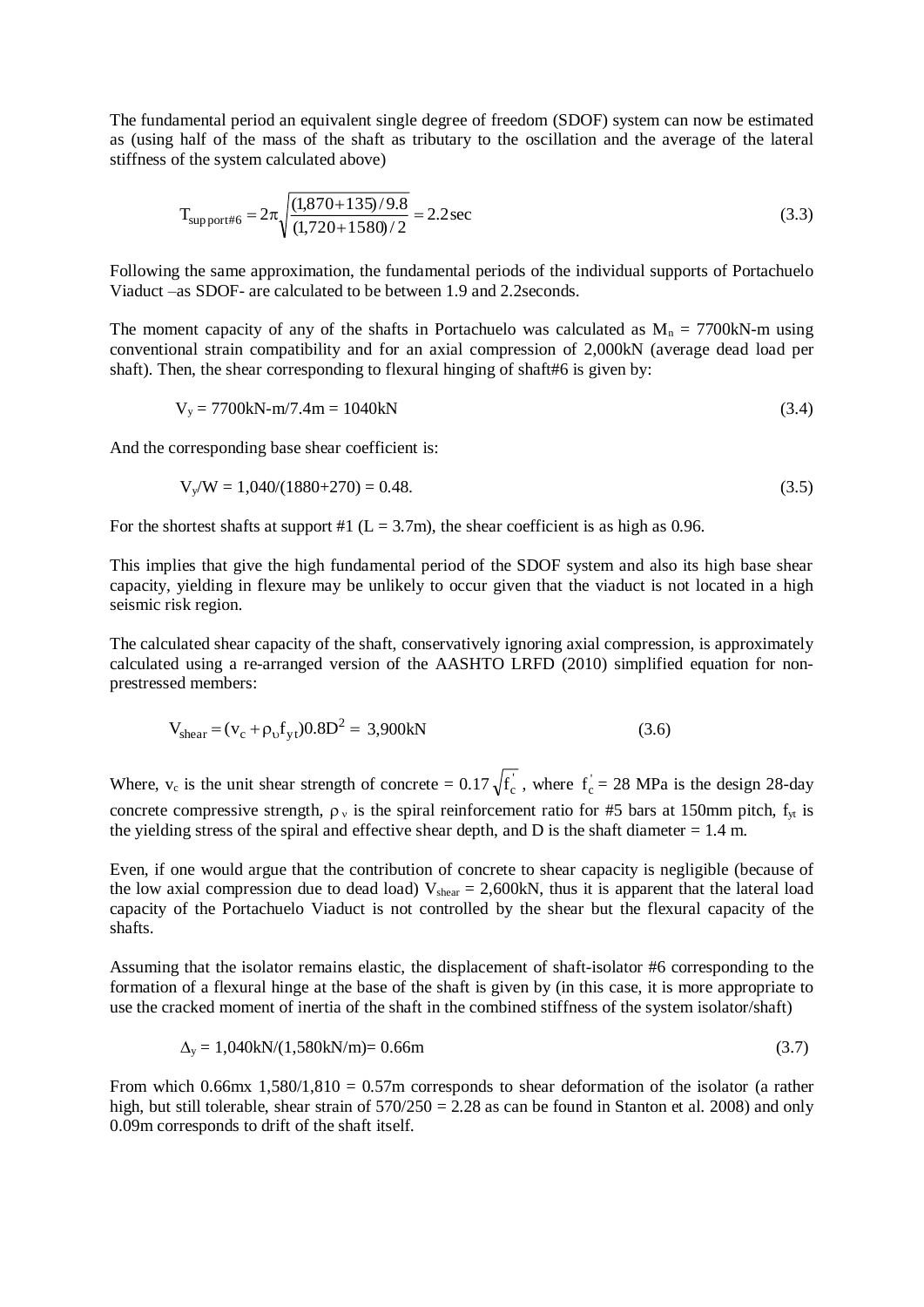#### **4. GROUND MOTIONS**

A geophysical characterization of the soil was performed in order to develop site-specific ground motions. This included seismic refraction tests using a seismograph and 24 geophones at 5-meter spacing. Surface excitation was created by dropping a 27-kg hammer on a steel plate. Geophysical lines were obtained by the method of dispersion of surface waves (ReMi) and representative shear wave velocity  $(V_s)$  profiles were developed. One of the profiles varies from 200 $m/s$  at the surface to 400m/s at a depth of 50m, whereas the other profile varies from about 300m/s to 500m/s. Rock was estimated to be at 75-meter depth.

Because of the geographical proximity of the Portachuelo Viaduct to Bogotá, the same records used to develop the seismic zoning of the city were implemented (Martinez et al. 2002); these included a total of eleven near, intermediate and far source seismic records. The software DEEPSOIL was used to conduct 1D equivalent linear analysis of the site by incorporating stiffness and damping functions proposed by Vucetic and Dobry (1991). Figure 3 shows the envelope (of eleven records) of the sitespecific acceleration spectra for the two developed shear wave velocity profiles and the Colombian seismic design of bridges code (Ministerio de Transporte 1995).



**Figure 3.** Site-specific acceleration spectra and Colombian code spectra

It is apparent that for the estimated fundamental period of the structure (around 2.0 sec) the elastic base shear coefficient is only 0.2, which is significantly less than the minimum base shear capacity coefficient calculated in the previous section ( $V_v/W = 0.48$ ). Thus one would expect that under the selected ground motions, flexural hinging of the shafts would be unlikely to occur.

#### **5. VIBRATION INSTRUMENTATION PROGRAM**

Two alternative protocols were implemented in the instrumentation program that used 6 unidirectional accelerometers. In the first protocol acceleration responses in the longitudinal direction and transverse direction of the viaduct were consequently measured on a support-by-support basis; two accelerometers were placed on the ground near the shafts, two more at the top of the shafts (adjacent to the isolators) and two at the level of the surface of the superstructure. Collected data was decimated to 50 data points per second and subsequently filtered to frequencies between 0.3 and 10 Hz using a Butterworth filtering technique. The frequency response functions (FRF) at the top of the shafts and at the top of the superstructure were calculated relative to that at the level of the ground:

$$
FRF(\varpi) = \frac{PSD_{XY}}{PSD_{YY}}\tag{5.1}
$$

where, PSD is the power spectral density function (calculated using crossed Fourier's transforms), X is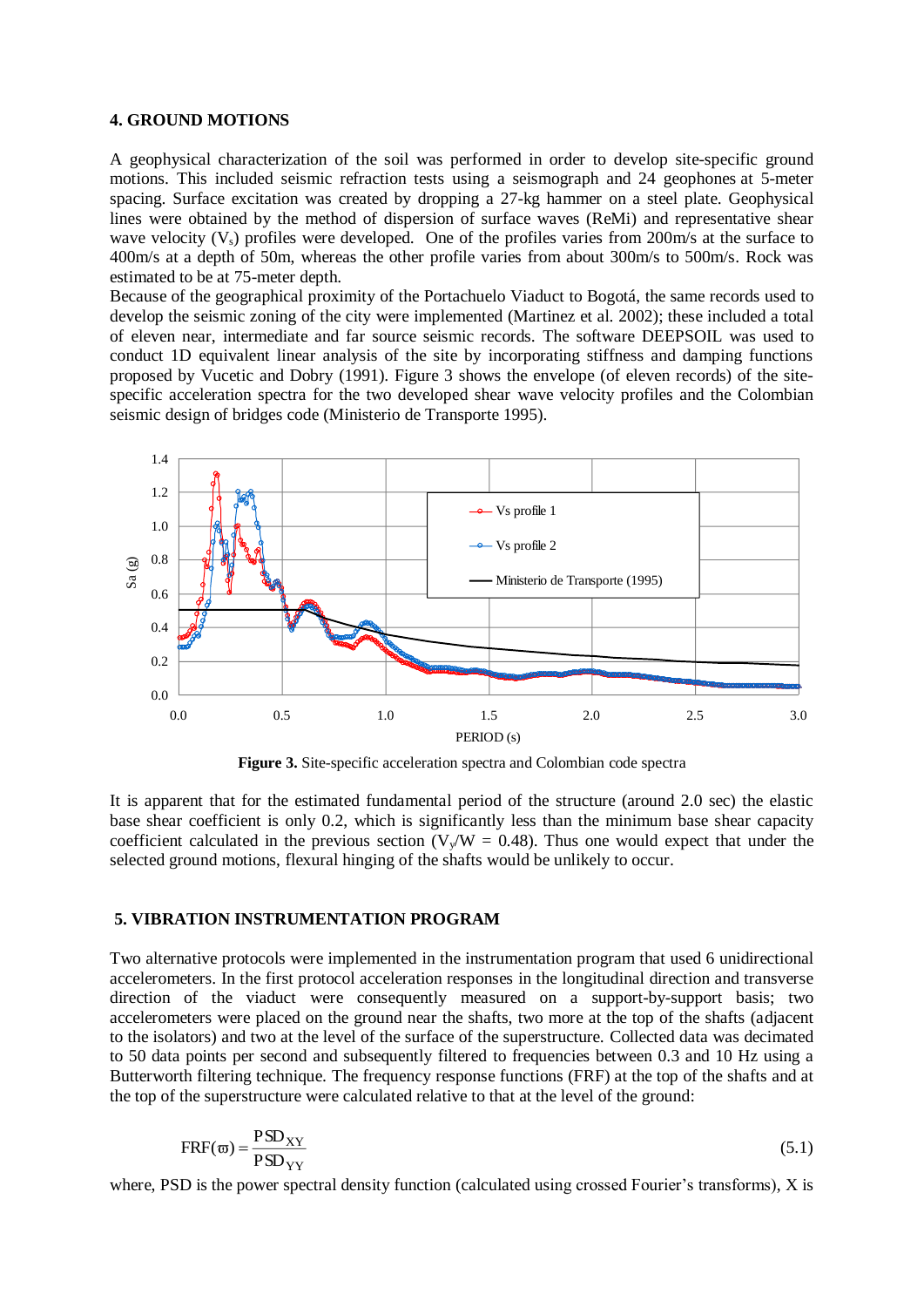the measured signal (top of the shaft and superstructure) and Y is the measured signal at the surface of the ground. Typical calculated FRF are shown in Fig. 4 for support #13 (adjacent to an abutment).



**Figure 4.** Frequency Response Functions at Support #13

In all 13 supports, a peak value in the response function was observed near the 0.5Hz frequency, which is consistent with the preliminary calculations as a SDOF for which an average fundamental period of 2.0 seconds was estimated. Table 4.1 presents a comparison of the calculated periods for the individual supports as SDOF with the measured period  $(=1/\text{frequency})$  corresponding to the highest peak in the frequency response function (FRF). It is observed that despite of its simplicity, the SDOF approximation provides reasonable results.

|                |                       | <b>Period at FRF Peak Value</b> |                      | Measured/Calc. |               |
|----------------|-----------------------|---------------------------------|----------------------|----------------|---------------|
| Support#       | Calc.<br>SDOF<br>T(s) | Long.<br>(s)                    | <b>Radial</b><br>(s) | Long.<br>(s)   | Radial<br>(s) |
| $\mathbf{1}$   | 1.89                  | 1.80                            | 1.76                 | 0.95           | 0.93          |
| $\overline{2}$ | 2.04                  | 1.84                            | 1.90                 | 0.90           | 0.93          |
| 3              | 2.09                  | 1.69                            | 1.71                 | 0.81           | 0.82          |
| 4              | 2.13                  | 1.79                            | 1.96                 | 0.84           | 0.92          |
| 5              | 2.14                  | 1.82                            | 2.19                 | 0.85           | 1.02          |
| 6              | 2.19                  | 1.90                            | 2.31                 | 0.87           | 1.05          |
| 7              | 2.22                  | 1.59                            | 2.08                 | 0.71           | 0.94          |
| 8              | 2.13                  | 1.82                            | 2.00                 | 0.85           | 0.94          |
| 9              | 2.15                  | 1.98                            | 1.70                 | 0.92           | 0.79          |
| 10             | 2.06                  | 1.93                            | 1.77                 | 0.94           | 0.86          |
| 11             | 2.04                  | 1.94                            | 1.80                 | 0.95           | 0.88          |
| 12             | 2.05                  | 2.04                            | 1.80                 | 1.00           | 0.88          |
| 13             | 1.86                  | 1.74                            | 1.65                 | 0.93           | 0.89          |

**Table 4.1.** Measured and Calculated Periods at Supports of Portachuelo Viaduct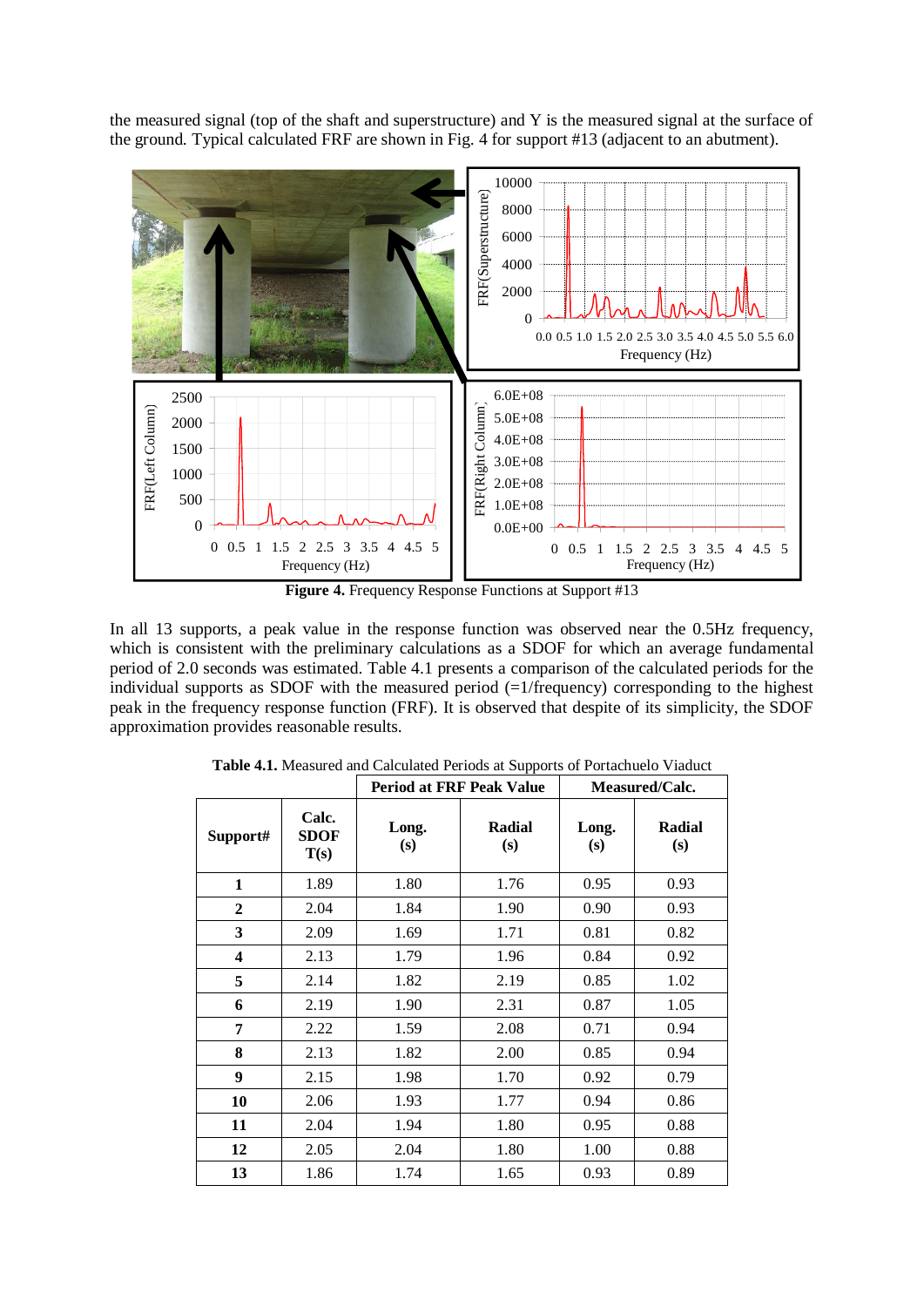In the second instrumentation protocol, acceleration records were obtained at the level of the riding surface of the viaduct only and following recommendations given in the literature (Ventura et al. 2003). Due to the limited equipment, one of the accelerometers was kept fixed (as reference) and the remaining accelerometers were changed into two alternative setups as shown in Fig. 5.



**Figure 5.** Acceleration Setups for Second Instrumentation Protocol

The accelerometers placed at supports# 6, 7, and 8 were used to measured vibrations in the global transverse direction, whereas accelerometers in supports #10 and 11 were used to measure vibrations in the global longitudinal direction. The global longitudinal direction was defined as a straight line that connects the two abutments at the ends of the viaduct, whereas the global transverse direction is perpendicular to the former.

For each station, a normalized power spectra density (NPSD) was calculated as the ratio of the power spectra at each frequency and the sum of all the PSD. An average normalized power spectra density (APSD) is further calculated using all the records in order to represent the entire structure.

Following this protocol, peak values for the NPSD were observed at frequencies of 0.51 Hz in the global longitudinal direction and 0.52 Hz in the transverse direction. These measured frequencies are consistent with the results obtained in the first protocol and also with the preliminary SDOF fundamental period calculation of the structure.

# **6. NUMERICAL MODELING**

Linear elastic finite element models of the Portachuelo Viaduct were created in order to confirm the expected behaviour that was inferred from simple SDOF analyses and determine additional dynamic characteristics, and time-history force demands under ground excitation. The computer program SAP2000® was employed for this purpose. In one of the models, depicted in Fig. 6, the superstructure is modelled as frame element (spine) supported on shafts (also as modelled frames) that are fixed at their base. A variation of this consisted in modelling the deep foundation by means of a plate element supported by piles that are laterally restrained by soil springs or py-curves (Matlock (1970), and Reese et al. (1974)). Alternative models considered the superstructure as plate elements and the substructure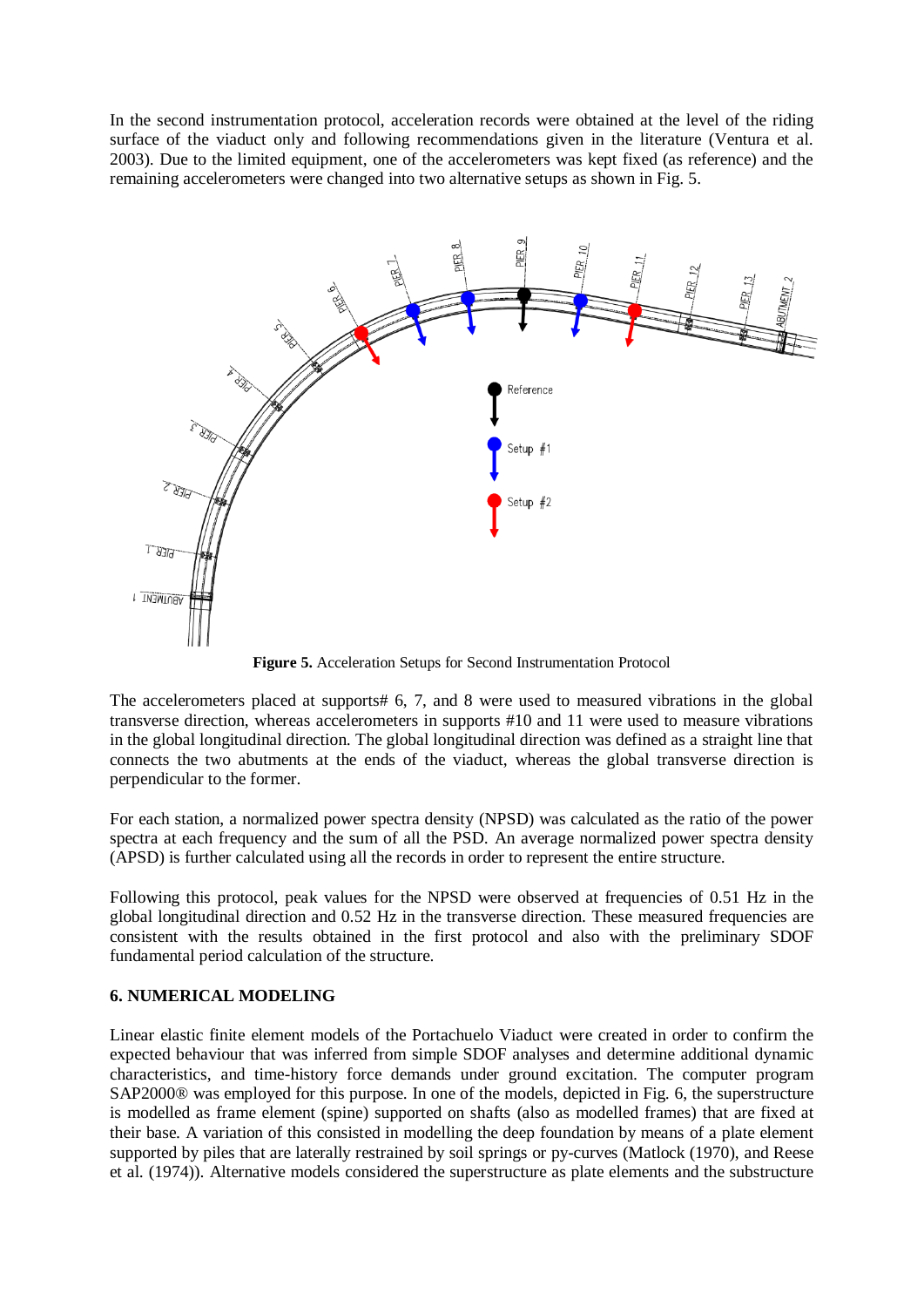as frames (shafts) fixed at their bases or supported on a group of piles restrained laterally by soil springs (Fig. 7). 5% structural damping was considered in all cases and energy dissipation. Isolators were modelled as lineal elastic members with no energy dissipation capability.



**Figure 6.** Spine model for superstructure and fixed base for shafts



**Figure 7.** Plate model for superstructure and flexible base for shafts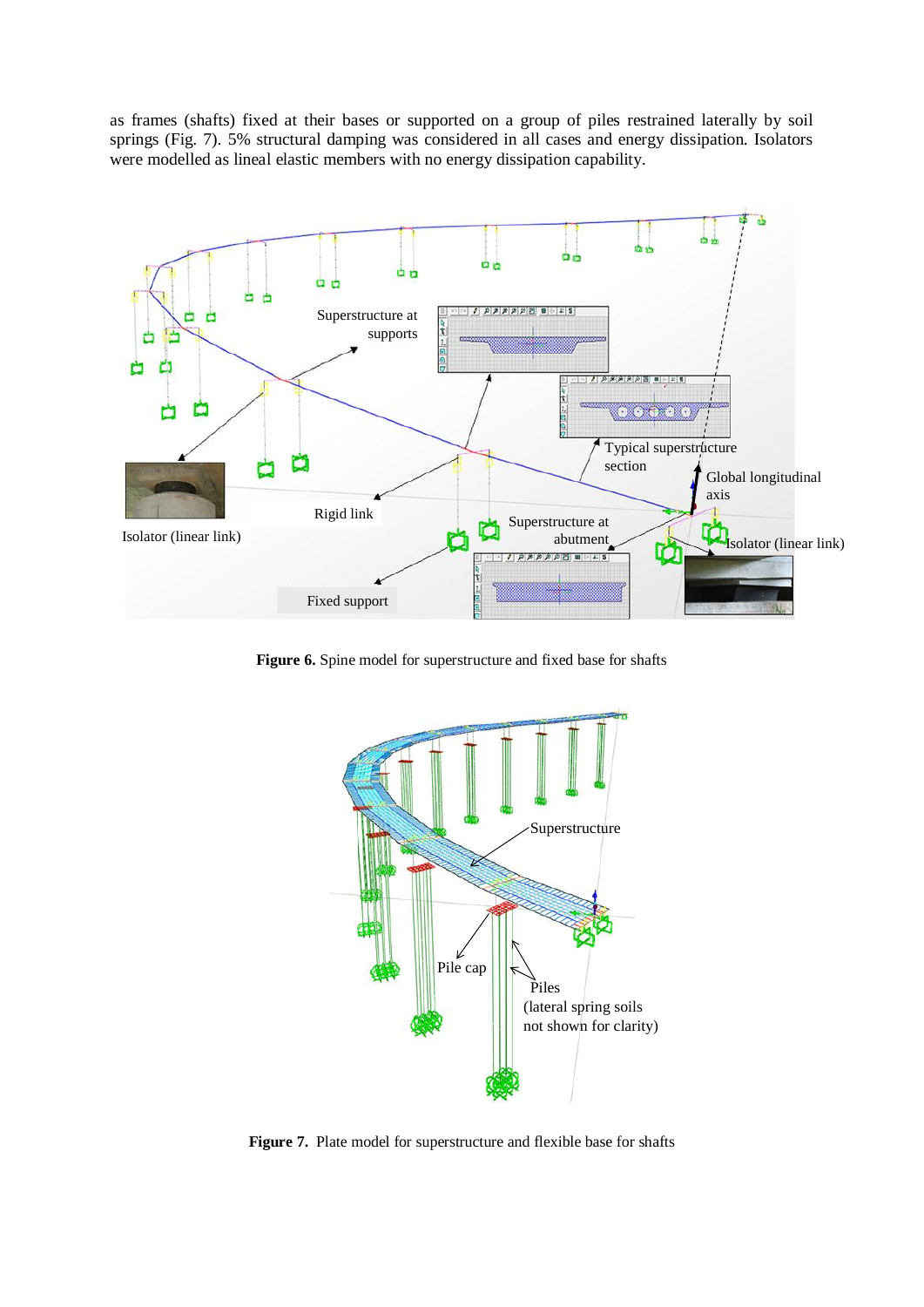As anticipated, modelling the superstructure as frame or as plate elements does not make a significant difference in the dynamic response (fundamental periods are within 5%) because, by virtue of the isolators, the superstructure mostly moves as a rigid body and thus the only aspect that matters is the mass distribution (which is modelled closely the same in both cases). Accounting for the flexibility of the supports obviously had the effect of elongating the period but only by 10% approximately (i.e., the structural model with piles and soil springs is about 20% more flexible than that of the fixed shafts).

Taking averages of the four models, the estimated period in the global longitudinal direction (defined as the line connecting the two abutments) was found to be 1.95sec, whereas the period in the global transverse direction (perpendicular to the longitudinal direction) was found to be 1.91sec. Given the level of uncertainty in some of the input variables, one could not warrant more than two significant figures in the calculation of the fundamental period and thus claim that it is essentially the same in the two orthogonal directions as hinted by the simplified SDOF analysis shown in Section 2 of this manuscript. Once again, it is apparent that the SDOF simplification proves to be quite reasonable since it renders periods around 2.0 seconds for the different supports.

A series of elastic time-history analyses were conducted using the near, intermediate and far source seismic records corresponding to the acceleration response spectra envelope shown in Fig. 3. For a given ground motion record, orthogonal combinations (100% in one direction with 30% in the orthogonal direction) were also included in the analyses. The spine model with fixed-base shafts was used for simplicity. The main purpose of the analyses was to verify that hinging at the base of the shafts does not take place.

The elastic moment demand normalized by the nominal moment capacity of a typical shaft (at support#8) is shown in Fig. 8. As expected, the maximum demand was found to be less than half the capacity for all records (and directions of analysis and orthogonal combinations). For other shafts, the maximum demand-to-capacity ratio was less than 0.6.

In order to quantify the efficiency of the isolators, a hypothetical version of the Portacuelo viaduct with no isolators was also modelled assuming a continuous pin support of the superstructure at every bent location. The moment demand to capacity ratio of a typical shaft was also calculated for all the ground motions under consideration. The results are also shown in Fig. 8, from which it is apparent that nonlinear behaviour of the shafts may be expected. The demand to capacity ratio increases by a factor of three in relation to the base isolated superstructure.



**Figure 8.** Flexural demand to capacity ratios for a typical shaft of Portachuelo Viaduct with and without isolator